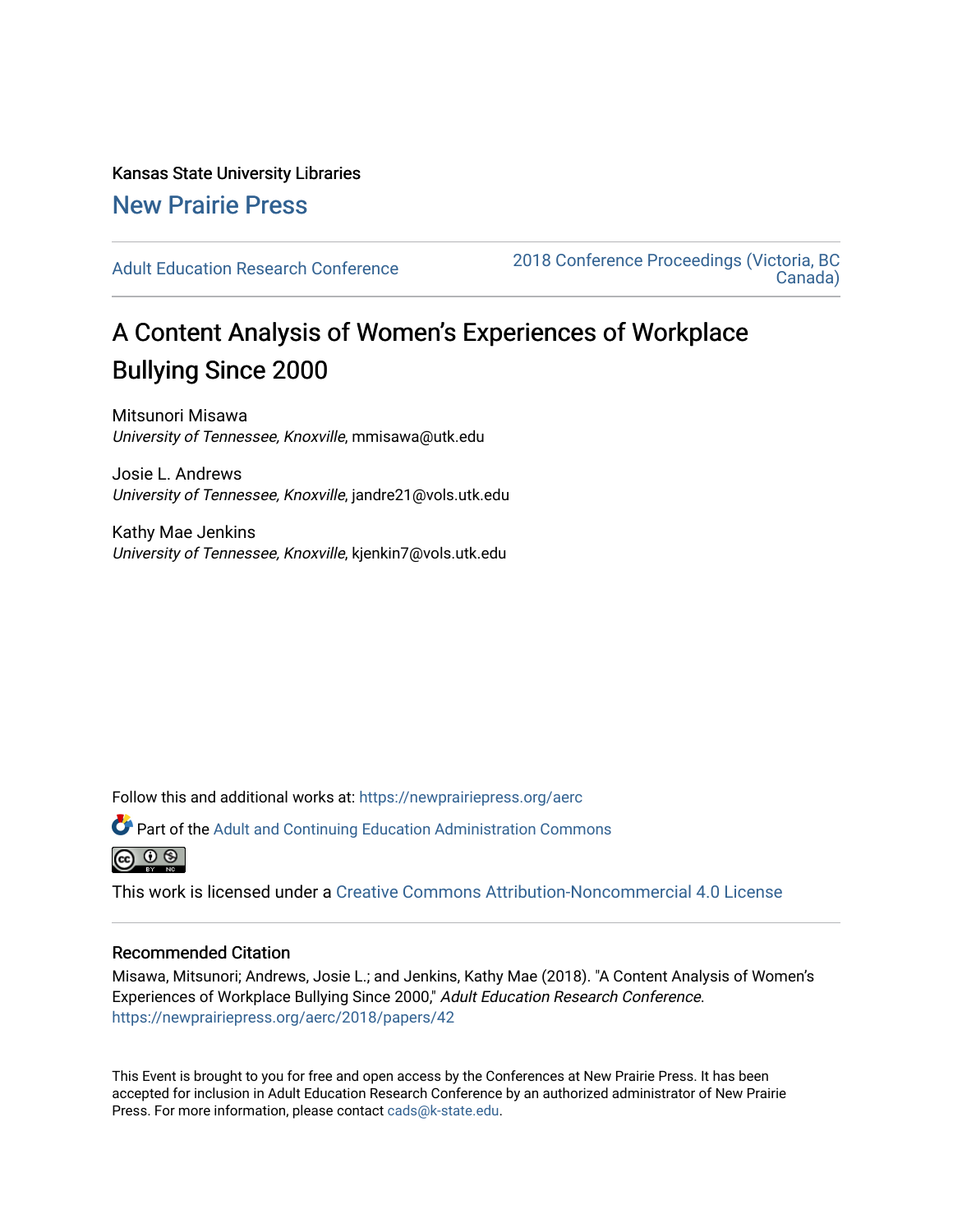## **A Content Analysis of Women's Experiences of Workplace Bullying Since 2000**

Mitsunori Misawa The University of Tennessee, Knoxville

Josie Andrews The University of Tennessee, Knoxville

Kathy Jenkins The University of Tennessee, Knoxville

**Abstract:** Bullying has been a serious social issue in contemporary society. Although bullying typically has a negative connotation with a childhood developmental issue, which has been believed to improve and disappear when a child becomes an adult, adulthood bullying also exists and affects adults at work. Traditionally, bullying has been examined in various social contexts and different populations. However, there has not been much research that specifically focuses on women and women's experiences at work. The purpose of this study was to understand women's experiences of workplace bullying by conducting a content analysis. Discussion of the findings from the content analysis and implications for research and practice for adult, higher, and workplace education will be provided.

**Keywords:** adult bullying, content analysis, women, workplace bullying

Bullying among adults has been an endemic phenomenon in contemporary society. According to the *2017 Workplace Bullying Institute U.S. Workplace Bullying Survey* that was conducted by the Workplace Bullying Institute (WBI) in June 2017, nineteen-percent of Americans are bullied at work, another 19% witnessed workplace bullying, and 61% percent of Americans are aware of abusive conduct in the workplace. Workplace bullying affects at least 60 million Americans. This is not surprising because research shows bullying affects people from childhood to late adulthood (Misawa & Rowland, 2015). Research also reported that bullying can happen to anyone at any time in their lives and at any place where power dynamics exist (Lines, 2008; Misawa, 2015). Power dynamics at work do not simply refer to organizational statuses or positions but to the positionality of people there. It is positionality that primarily influences how bullying presents itself at the workplace.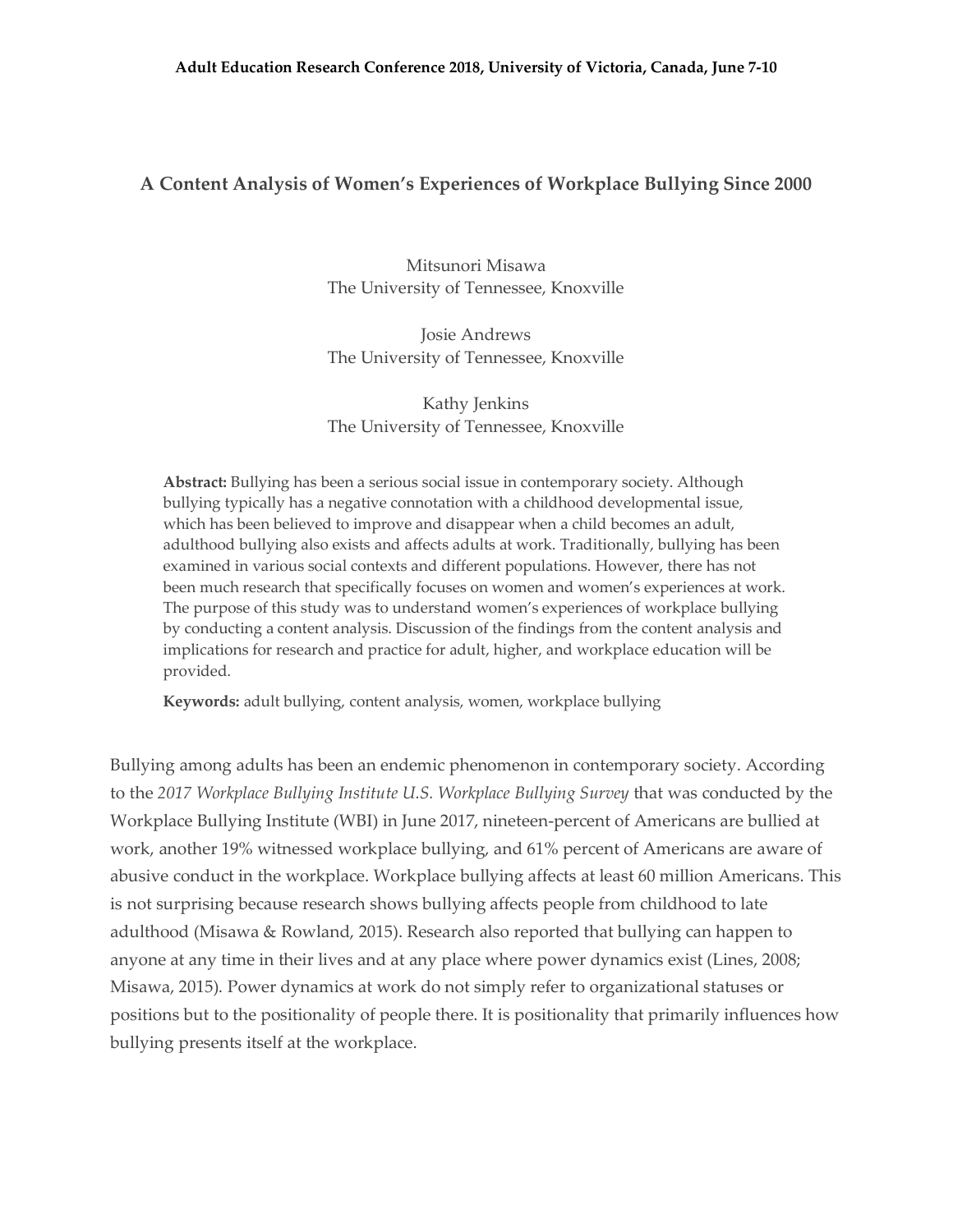All levels of our society, including workplaces, have been encouraging and pursuing diversity and gender equality in recent years, and bullying has noticeably revolved around gender. For example, in a special issue of *Adult Learning* journal published on academic bullying and incivility in adult, higher, continuing, and professional education edited by Misawa and Rowland (2015), the majority of the peer reviewed articles (four out of six) revolve around gender issues that describe "mean girls" and bullying. In addition, WBI (2017) reported that 70% of perpetrators of workplace bullying are men and 60% of targets are women. About 67% of bullying is female perpetrators targeting other females. So, this type of intra-gender bullying among women needs to be understood more to guide efforts to reduce bullying.

Although there have been studies about workplace bullying that factor in gender, there is no comprehensive content analysis of workplace bullying that specifically focuses on women. The purpose of this research was to understand women's experiences of workplace bullying by conducting a content analysis. This study focused on workplace bullying literature published between 2000 and 2017, which contained over 180 peer-reviewed published journal articles. The research questions that guided this study were:

- 1. What are the characteristics of workplace bullying based on gender?
- 2. In what ways does workplace bullying influence women's lives in the workplace?
- 3. What are the strategies that women use to respond to workplace bullying?

In the subsequent sections, the methodology of the data collection and the brief literature review based on more than 180 of those peer-reviewed published articles is presented in themes as the results of this content analysis study. In addition, possible implications for adult education theory and practice will be provided.

#### **Review of the Relevant Literature**

Attell, Kummerow-Brown, and Treiber (2017) suggest that women are impacted by workplace bullying more than their male counterparts. These authors posit that "this disparity indicates that gender is a critical factor in how workplace bullying manifests and how employees interpret that bullying" (p. 212). As such, this content analysis will use critical inquiry and feminism as interpretive frameworks to understand women's experiences of workplace bullying, which could be mediated by power of imbalance, inequalities, and culture within the workplace. This review covers the background and description of bullying, then turns more closely to examine bullying as it relates to gender, specific to women.

Scholars maintain that bullying can happen to any individual and in any context, where there are actual or perceived power imbalances (Attell et al., 2017; Misawa, 2015). Sedivy-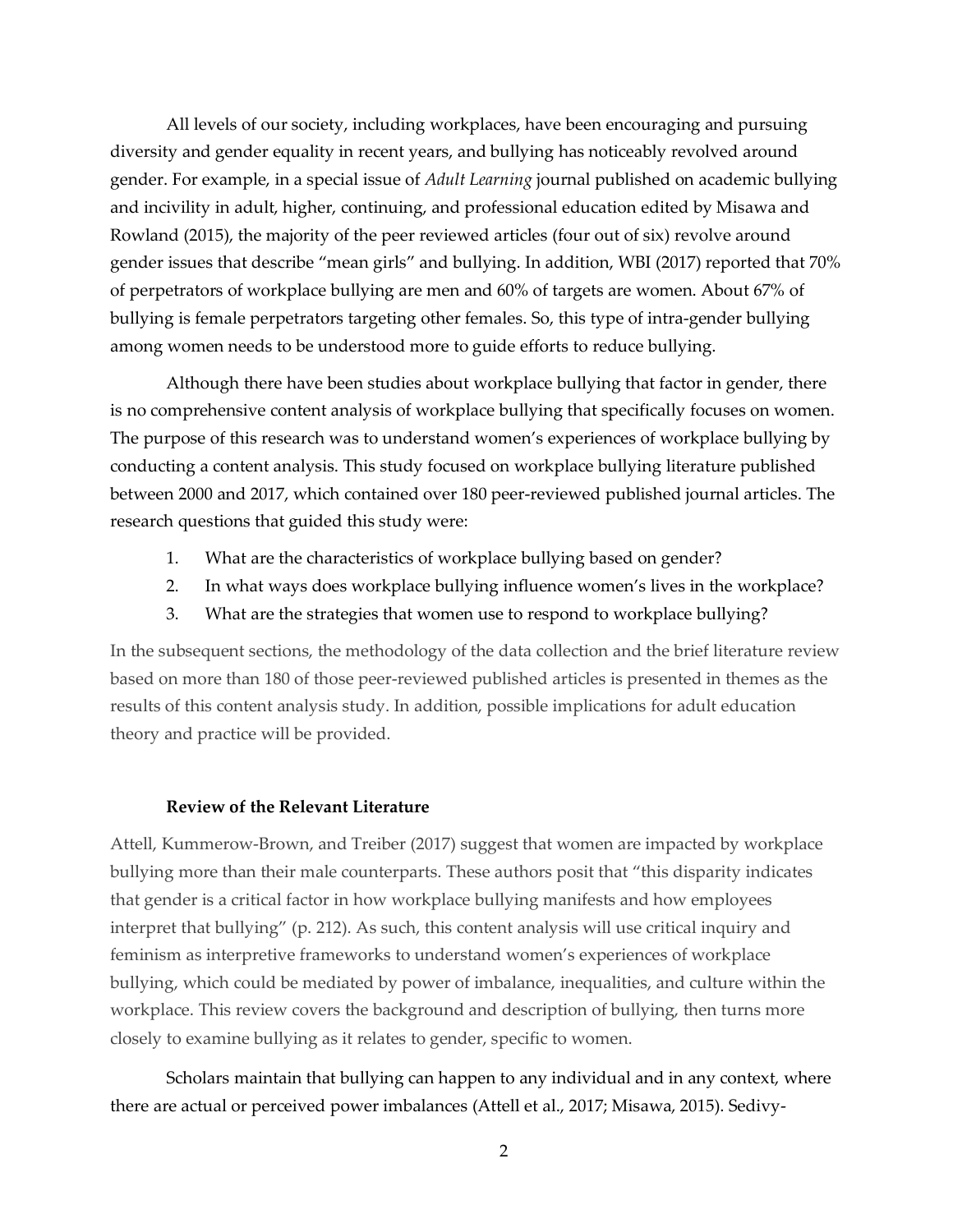Benton, Strohschen, Cavazos, and Boden-McGill (2015) suggest that bullying incidences (subtle and blatant) occur frequently. In fact, they believe bullying includes "repetitive actions with the desire to cause physical, emotional, or social distress" (p. 36). Minimizing bullying is possible; however, the first step is admitting that bullying exists within the climate and that it is affected by positionalities of societal hierarchies based on but not including gender, race, class, and sexual orientation (Misawa, 2015).

Wang and Hsieh (2016) assert that bullying poses a significant threat to individuals based on positionality and "carry a higher risk of being socially excluded" from the dominant population (p. 632). Abed, Morris, and Sobers-Grannum (2016) found that being a woman was a significant predictor of workplace bullying. Members of minority populations like women are considered susceptible targets of bullying because they are perceived as being weak, powerless, and defenseless within non-minority populations (Sedivy-Benton et al., 2015).

Workplace bullying impacts women worldwide, with a broad range of health, social, and economic issues (Van De Griend & Messias, 2014). When considering gender, women's experiences of bullying manifest as visible (physical) and/or invisible (psychological) consequences (Sojo, Wood, & Genat, 2016). Giorgi, Leon-Perez, and Arenas (2015) also found that women experienced more severe psychological health consequences than men, including Post Traumatic Stress Disorder (PTSD) symptoms. Attell et al. (2017) found that the effects of workplace bullying are heavier for women, and that women experience less social support from co-workers. Olsen, Overland, Reme, and Lovvik (2015) found that women who experienced workplace bullying complained of common mental disorders and physical strain. According to the *U.S. Workplace Bullying Survey*, it is believed that at least 40% of targets experienced negative health consequences, but personal shame kept them from sharing about their health consequences with co-workers (WBI, 2017).

Coping strategies also differed for women. Lester (2009) shared that women faculty used avoidance as their typical coping response to bullying. MacIntosh, Wuest, Gray, and Cronkhite (2010) found that women had coped with workplace bullying by withdrawal or disengagement. In a study by Hall, Everett, and Hamilton-Mason (2012), African-American women coped by walking away, prayer, and controlling the pace of stressors. Johnson-Bailey (2015) told her own story of workplace bullying in academia and how she coped with being bullied by her students with the use of humor and direct examples. A phenomenological study by Sedivy-Benton et al. (2015) found that women's coping responses enforce a culture of silence that includes denial of bullying behaviors and actions.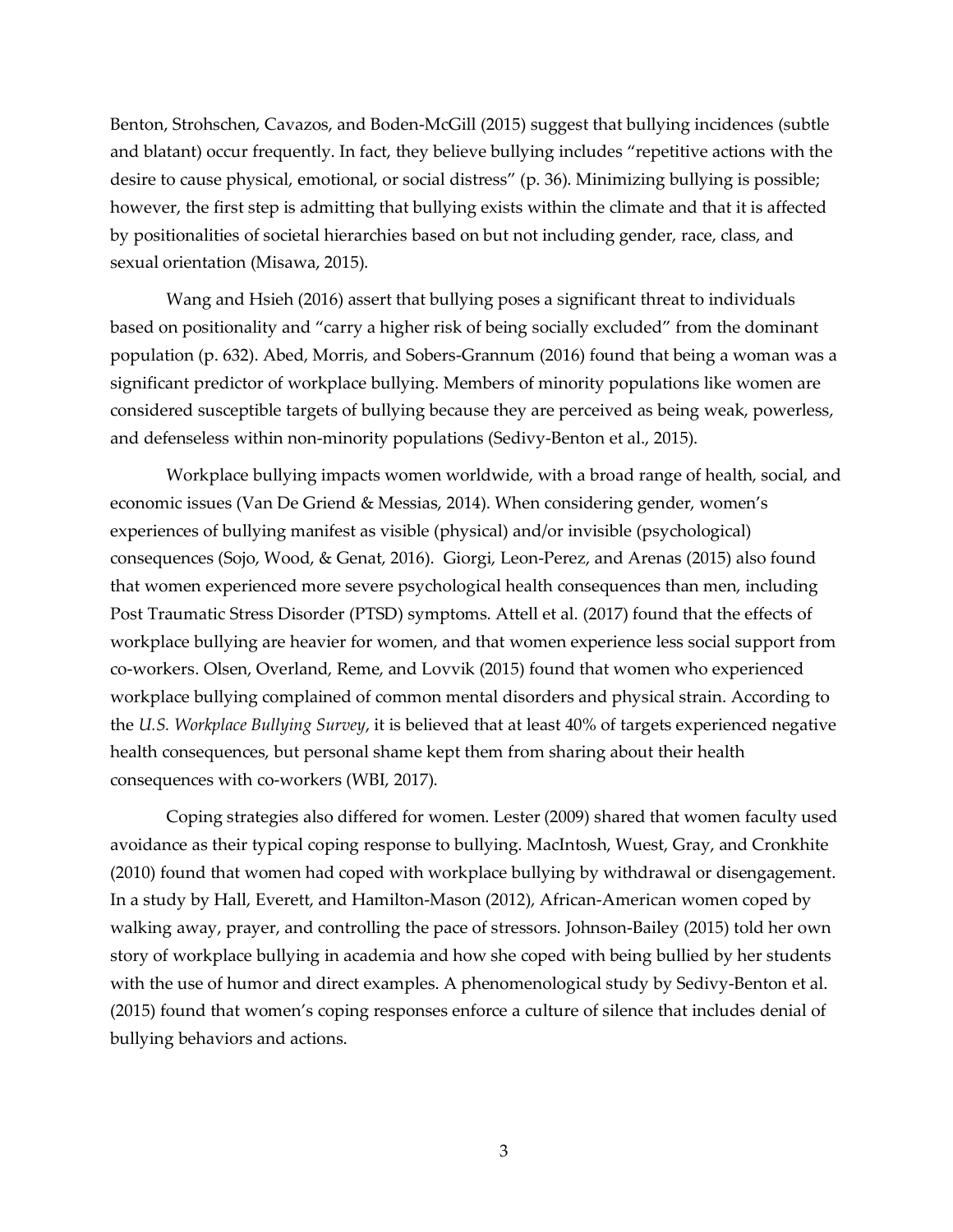#### **Method**

In order to explore women's experiences of workplace bullying, a content analysis of academic literature focused on bullying towards women in the workplace was conducted. To start, we limited our search parameters by (1) databases, (2) type of articles, and (3) publication dates. The first search parameter limited our search of peer reviewed journal articles to six specific electronic databases, which included Academic Search Complete, Business Source Complete, Education Source, ERIC, PsycARTICLES, and PsycINFO. In the second search parameter, we chose articles that were published in scholarly (peer-reviewed) journals because we presumed that, in academic publication, each article went through the rigorous process and met the standards that were established for the given discipline. Our search incorporated empirical and theoretical articles on bullying of women in the workplace. We did not include any articles from dissertations or theses. The latter search parameter included peer reviewed publication articles that were published from January 2000 until December 2017. These specific publication dates were chosen to illustrate that the literature on women's experiences of workplace bullying increased exponentially over the late eighteen years.

Bounded by our search parameters, we combined the term bullying with various gender terms (i.e. women, females, non-male employees, gender bias, and gender) and various workplace terms (i.e. work, employment, industry, organization, business, academia). Our search yielded a total of 182 peer-reviewed published journal articles from various disciplines such as higher education, nursing, business, counseling, psychology, and medical as well as various countries like the United States, Germany, the United Kingdom and Sweden. We reviewed and analyzed all of the 182 peer-reviewed publications by focusing on the major sections like titles, abstracts, keywords, and body.

To be included as a part of the content-analysis study, the peer-reviewed publication articles had to focus specifically on women's experiences of bullying within the workplace. Based on our criteria, 53 peer reviewed publication articles were eligible for this study, and we used them to come up with the common themes.

#### **Findings**

After conducting the content analysis process, several characteristics and commonalities emerged among the articles. We found four main themes from our content analysis: 1) women's health, 2) social relationship, 3) work environment, and 4) victimization. The following subsections will address those themes in more detail.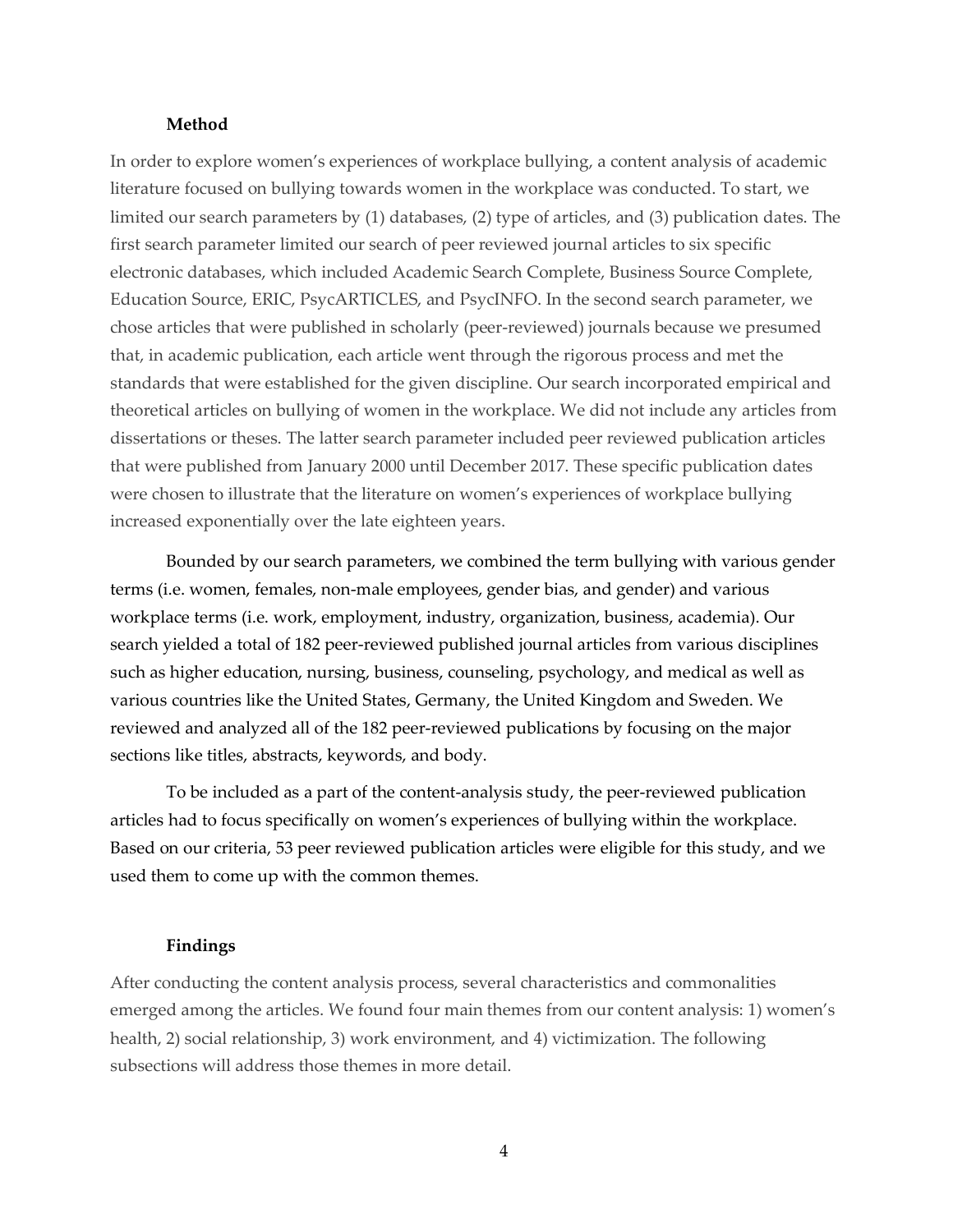| Peer-Reviewed Published Journal Articles |                         |                             | $n$ (%)          |
|------------------------------------------|-------------------------|-----------------------------|------------------|
| Total                                    |                         |                             | 53 (100)         |
| Type                                     |                         |                             |                  |
|                                          | Conceptual<br>Empirical |                             | 6(11)<br>47 (89) |
| Location                                 |                         |                             |                  |
|                                          | <b>US</b>               |                             | 24 (45)          |
|                                          | Non-US                  |                             | 29(55)           |
| Methodology                              |                         |                             |                  |
|                                          | Quantitative            |                             | 27(51)           |
|                                          |                         | Database                    | 5(9)             |
|                                          |                         | Survey                      | 22 (42)          |
|                                          | Qualitative             |                             | 20 (38)          |
|                                          |                         | Autoethnography             | 2(4)             |
|                                          |                         | Generic Qualitative         | 5(9)             |
|                                          |                         | Grounded Theory             | 6(11)            |
|                                          |                         | Narrative Case Study        | 5(9)             |
|                                          |                         | Phenomenology               | 2(4)             |
|                                          | Conceptual              |                             | 6(11)            |
|                                          |                         | <b>Theoretical Analysis</b> | 6(11)            |

Table 1. Peer-Reviewed Published Journal Articles on Workplace Bullying and Women between 2000 and 2017

Table 1 shows a descriptive classification of our content analysis including the type of the articles that we reviewed, the location of the study either in the US or outside of the US, and the methodologies that were used to frame the studies. From our analysis, there were more empirical articles that focused on women and workplace bullying. Most of the articles were research-based to show how women experienced workplace bullying. There were various research methodologies that were used to study women's experiences of workplace bullying. Over half of the eligible articles (51%) were quantitative in nature that utilized both survey research and large national and international longitudinal data. Some of them addressed their countries' national databases to make a case that women had experienced severe negative relational and work experiences so that policymakers could make sound recommendations to create safer and optimal work environments for women. There were also quantitative and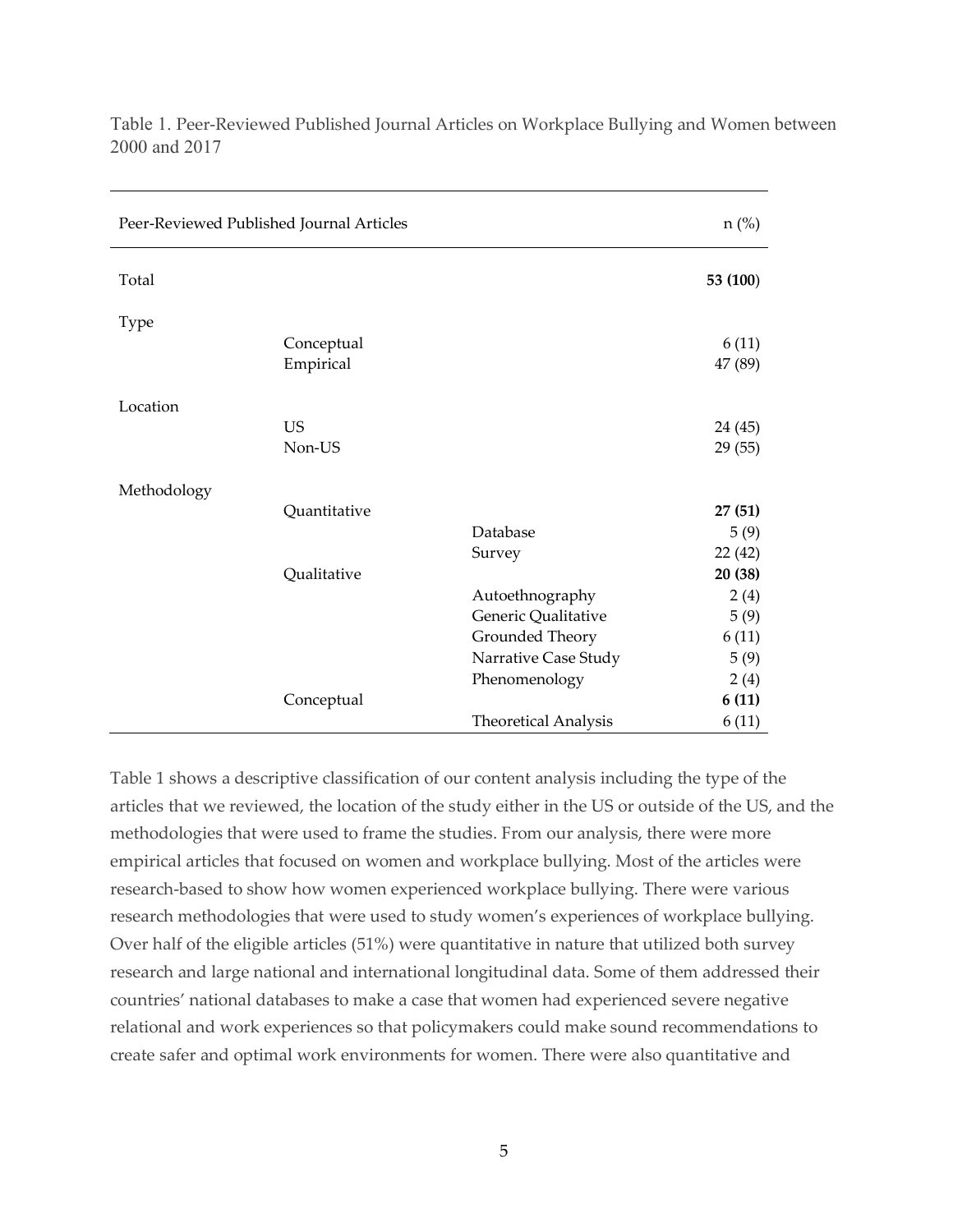conceptual pieces that discussed workplace bullying and female gender from constructionist and subjectivist perspectives.

Table 2 presents the findings from our content analysis, which focused on the major sections like titles, abstracts, keywords, and body. Four main themes emerged from the content analysis: 1) women's health, 2) social relationship, 3) work environment, and 4) victimization.

| Peer-Reviewed Published Journal Articles |                                                                  |  |  |
|------------------------------------------|------------------------------------------------------------------|--|--|
|                                          | 53 (100)                                                         |  |  |
|                                          |                                                                  |  |  |
|                                          | 24 (45)                                                          |  |  |
| Theme 2                                  | 24 (45)                                                          |  |  |
| Theme 3                                  | 36 (68)                                                          |  |  |
| Theme 4<br>Victimization                 | 25 (47)                                                          |  |  |
|                                          | Women's Health<br>Social Relationship<br><b>Work Environment</b> |  |  |

Table 2: Themes from the Content Analysis

The content analysis revealed that women experience workplace bullying in different ways. In particular, women tend to appreciate relationships between and among women in a context of workplace, which is traditionally supported by Feminist Theory. And, this still occurs at contemporary workplaces. Some of the victims in the articles emphasized health and coping strategies such as support systems, organizational advocacy, and policies to reduce and eliminate workplace bullying.

#### **Discussion and Implications**

To understand women's experiences of bullying in the workplace, we examined the characteristics, influences, and strategies women used to respond to workplace bullying. We examined 53 peer-reviewed published journal articles to gain a better understanding of how researchers and practitioners can use this information for adult educational theory and practice. They can use these themes to develop future empirical studies to investigate how the genderbased workplace bullying impacts the physical and psychosocial spaces and to help our society to pursue a democratic and inclusive environment for women and ultimately for all.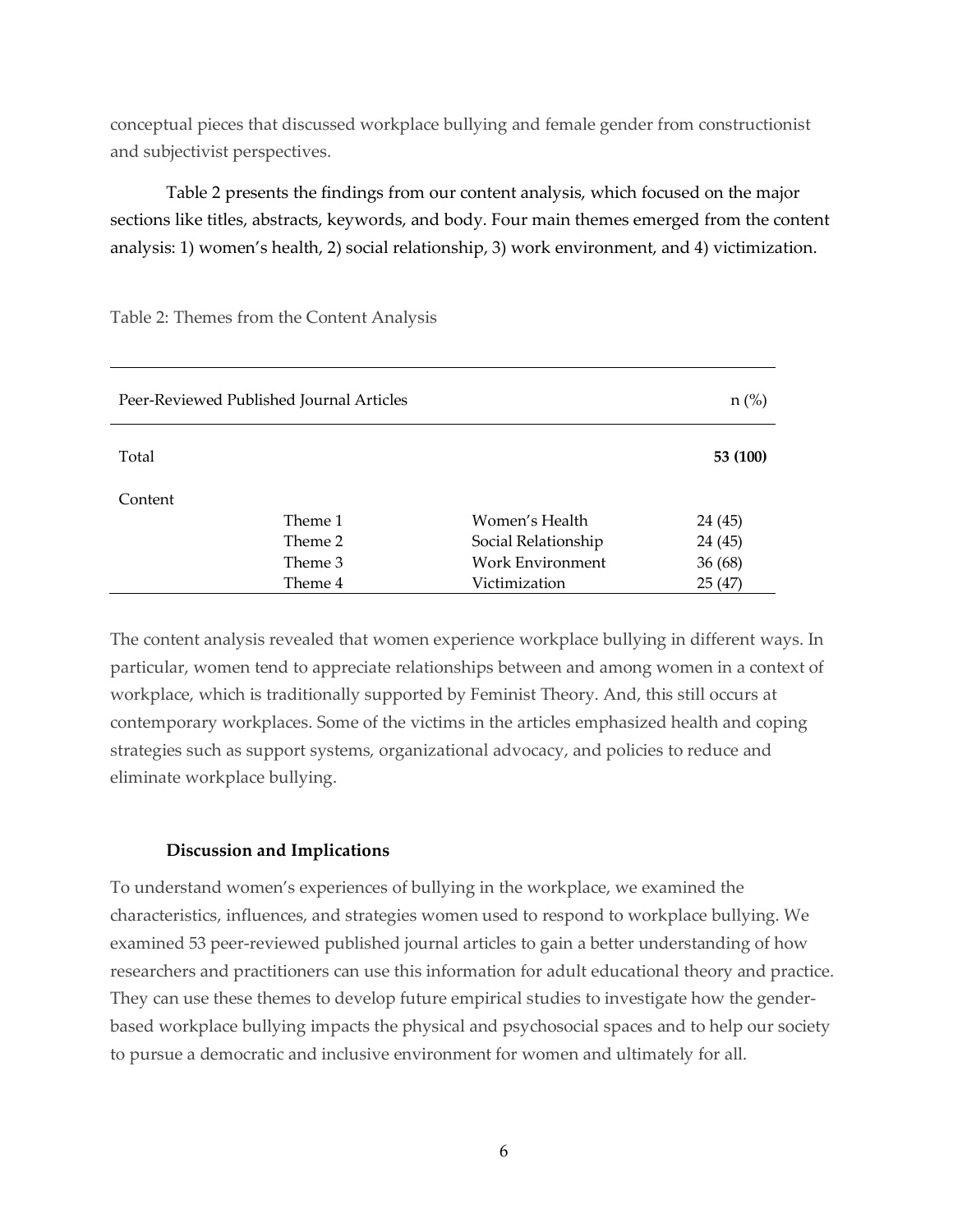To decrease and alleviate bullying, adult educators can develop and disseminate training programs in workplace environments based on the findings of the current study. They can help draft anti-bullying policies that clarify guidelines and standards of behavior for provision of supportive leaders and reasonable workloads. They can implement support groups that encourage discourse, assertiveness, and problem-solving in an environment where bullying is unacceptable. Ultimately, these types of training programs and practices will reduce and eliminate these malicious behaviors among adults in the workplace.

#### **References**

- Abed, M., Morris, E., & Sobers-Grannum, N. (2016). Workplace violence against medical staff in healthcare facilities in Barbados. *Occupational Medicine, 66,* 580-583.
- Attell, B. K., Kummerow-Brown, K., & Treiber, L. A. (2017). Workplace bullying, perceived job stressors, and psychological distress: Gender and race differences in the stress process. *Social Science Research, 65*, 210-221.
- Giorgi, G., Leon-Perez, J., & Arenas, A. (2015). Are bullying behaviors tolerated in some cultures? Evidence for a curvilinear relationship between workplace bullying and job satisfaction among Italian workers. *Journal of Business Ethics, 131*(1), 227-237.
- Hall, J., Everett, J., & Hamilton-Mason, J. (2012). Black women talk about workplace stress and how they cope. *Journal of Black Studies, 43*(2), 207-226.
- Johnson-Bailey, J. (2015). Academic incivility and bullying as a gendered and racialized phenomena. *Adult Learning, 26*(1), 42-47. doi.org/10.1177/1045159514558414
- Lester, J. (2009). Not your child's playground: Workplace bullying among community college faculty. *Community College Journal of Research and Practice, 33,* 444-462.
- Lines, D. (2008). *The bullies.* Philadelphia, PA: Jessica Kingsley Publishers.
- MacIntosh, J., Wuest, J., Gray, M. M., & Cronkhite, M. (2010). Workplace bullying in health care affects the meaning of work. *Qualitative Health Research, 20*(8), 1128-1141.
- Misawa, M. (2015). Cuts and bruises caused by arrows, sticks, and stones in academia: Theorizing three types of racist and homophobic bullying in adult and higher education. *Adult Learning, 26*(1), 6-13. doi:10.1177/1045159514558413
- Misawa, M., & Rowland, M. L. (2015). Academic bullying and incivility in adult, higher, continuing, and professional education. *Adult Learning, 26*(1), 3-5.
- Olsen, I. B., Øverland, S., Reme, S. E., & Løvvik, C. (2015). Exploring work-related causal attributions of common mental disorders. *Journal of Occupational Rehabilitation*, *25*(3), 493- 505.